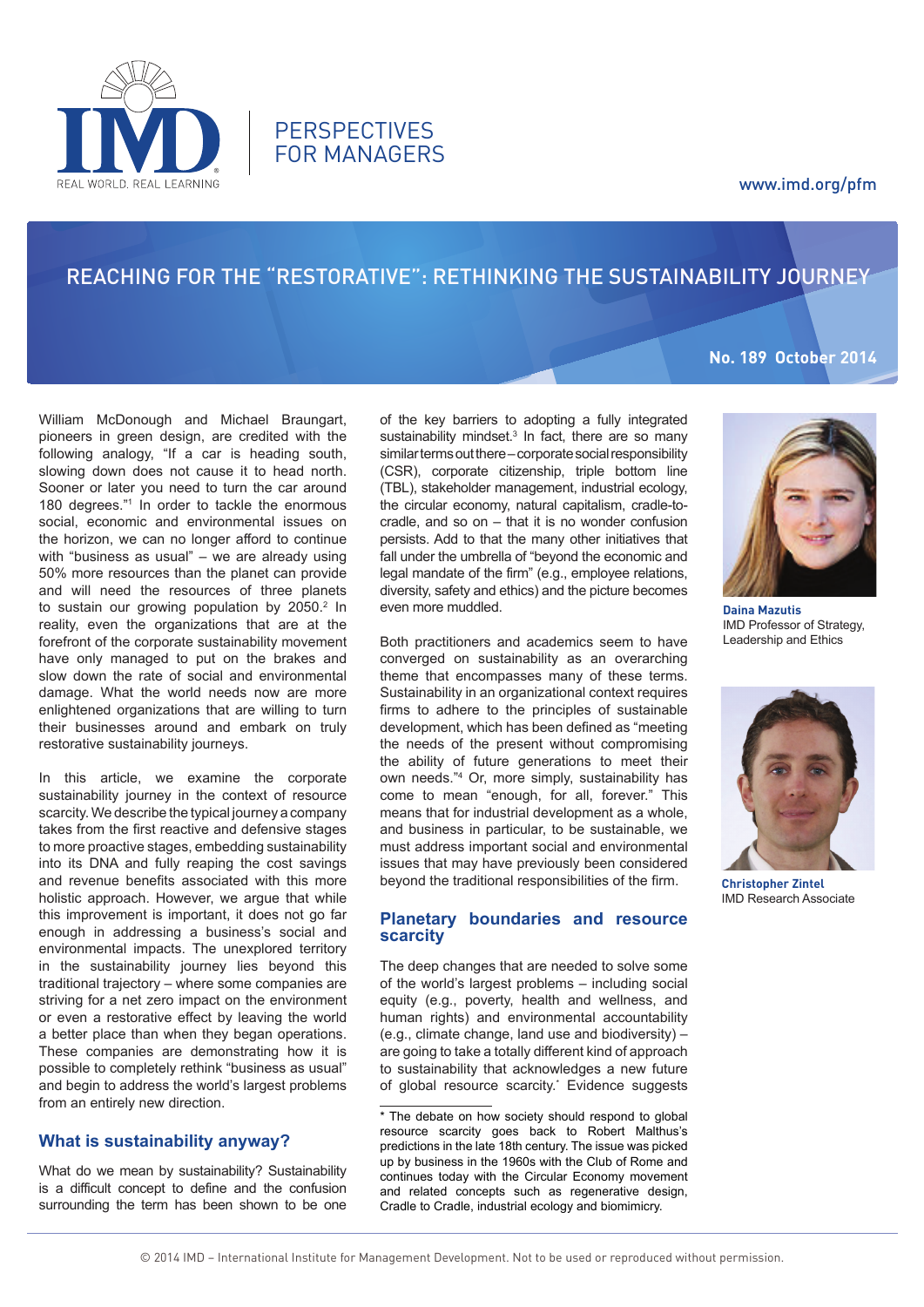*Companies can no longer operate on the paradigm of abundance, but rather must shift their thinking to one of scarcity.*

*It is important that businesses move beyond the traditional "shifting the burden" archetype and stop claiming that these issues are not theirs to solve.*

we have already transgressed the planetary boundaries in biodiversity, climate change and nitrogen inputs.<sup>5</sup> It is expected that we will hit the critical tipping point of a two degree increase in global temperature in the next 12 years.<sup>6</sup> After this we are likely to start to see issues with basic needs such as food and water. Over 1 billion people already live in countries and regions where there is insufficient water to meet food and other material needs. By 2025, this number will grow to 1.8 billion, with two-thirds of the world's population living in water-stressed regions.7

What makes these statistics so scary is that their effects will now be felt within our lifetime and if not, certainly the lifetimes of our children. These scenarios, even if they are off by a couple of years, or even a decade, mean that we are entering a world in which companies can no longer operate on the paradigm of abundance, but rather must shift their thinking to one of scarcity. Research shows that many firms are not prepared for a resource scarce environment and are "sleepwalking into a resource crunch."8 Given that environmental areas such as carbon emissions, water, waste, oil and gas, grid energy and rare earth metals are predicted to become of critical importance, firmlevel response to the resource scarcity issue is critical. In this context, what role can companies play? First of all, it is important not to be paralyzed by these statistics and decide that the problems are too big, or too difficult to tackle. It is also important that businesses move beyond the traditional "shifting the burden" archetype and stop claiming that these issues are not theirs to solve.

## **Stages of the sustainability journey: Traditional and new pathways**

Many companies have started to address social and environmental issues through corporate sustainability initiatives. The typical journey to sustainability within organizations is difficult to generalize as each one is unique and embedded in a particular industry and context. There are also examples of companies that are "born sustainable," as is the case with social or environmental entrepreneurs. But overall, one can say that historically, most companies go through five stages in their sustainability journey (see *Figure 1*):

1) **Reactive**. Businesses are first confronted with a social or environmental issue they have not previously considered and are forced to react to some form of stakeholder pressure that they are ill-prepared for.

2) **Defensive**. Companies may go on the attack to try to prevent changes in their operating environment. The defensive stage can include litigation or excessive lobbying against new regulations that they perceive will threaten the status quo.

3) **Accommodating**. Organizations concede that the sustainability issue is here to stay so they might as well adapt to it. Accommodating strategies can range from compliance to what might be called compliance plus, but it is still essentially doing the bare minimum in terms of what might be expected either by law or by the ethical norms of the environments in which they operate. Here organizations are trying to avoid fines, prosecution or bad PR. If they've moved to beyond compliance, they may be starting to look at their internal practices to see where they may be most at risk and developing strategies to address these issues.

4) **Proactive**. Companies move from seeing sustainability as a challenge to seeing it as an opportunity. They start to see it as something that could actually enhance company value either by reducing costs or increasing revenues. For example, companies begin to redesign selected existing products and processes in new ways (see *The benefits of being proactive*).



# 2 | IMD PERSPECTIVES FOR MANAGERS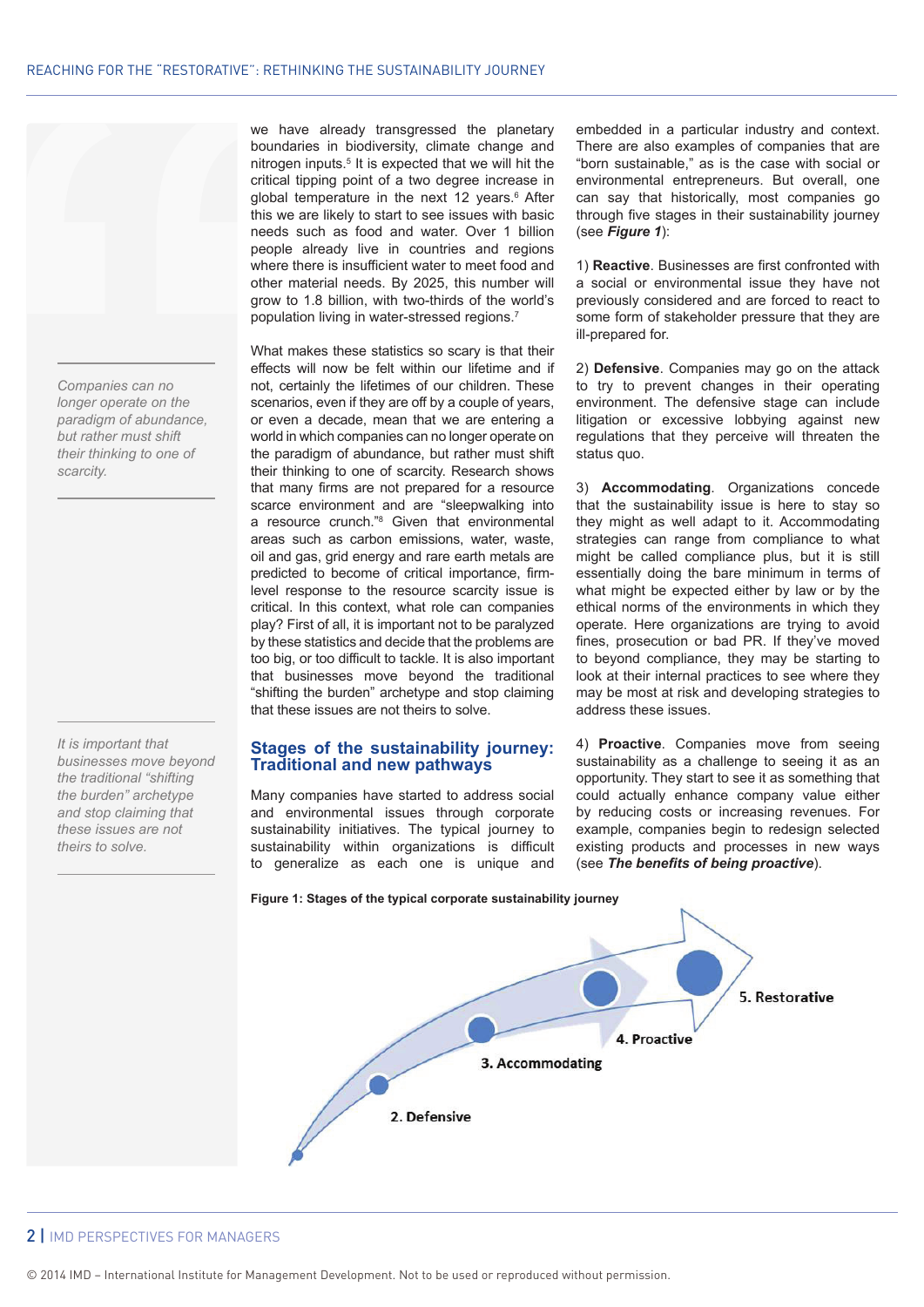#### *The benefits of being proactive*

*Being proactive provides many opportunities to reduce costs through better managed resources (e.g., reduced energy usage, reduced waste, reduced materials). For example, Maersk Line, the world's largest shipping company, saved \$1.6 billion in fuel costs by cutting its CO2 emissions per box by 25%.9 Another example is Walmart's claim that the changes it has made in converting to renewable energy and reducing the energy intensity of its stores by 20% will result in \$1billion in annual savings by 2020.10 Being proactive can also involve introducing new products or services that are born of a new way of seeing sustainability. The opportunity to increase revenue from new products or services has been shown to add to the top line. For example, more than half of GM's facilities are now landfill-free – all waste is reused, recycled or converted to energy. By selling its waste, GM is now generating more than \$1.5 billion per year in revenue – money that it used to throw away!11 On a larger scale, GE's Ecoimagination products and services have delivered over \$100 billion in revenue since the project was launched in 2005.12 Obviously, not all savings or earnings will be on this scale, but they are all important to the bottom line. Simple things like removing light bulbs from soft drink machines in employee break rooms have saved Walmart \$1 million per year.* 

Most research into the stages of a company's sustainability journey ends here.<sup>13</sup> However, we argue that to be truly sustainable, one last stage remains:

5) **Restorative**. Senior leadership commits to fully embrace sustainability as part of the organization's core values, where the business is seen fully as part of a larger system and the entire business model is redesigned with sustainability in mind. This means that the organization makes commitments: to take nothing from the earth that cannot be replaced; to release nothing into the atmosphere that cannot be recovered; and not to contribute in any way to conditions that undermine people's capacity to meet their basic human needs now or in the future. These enlightened firms strive for at least a net impact of zero on the environment and societies in which they operate, and envision a business model where their operations can eventually have a generative and restorative impact – leaving the world better off than before it existed.

#### **Example: Natura Cosméticos**

One example of a company on the journey to the restorative stage is Brazilian cosmetics maker Natura Cosméticos. The company manufactures skin treatments, bath products and fragrances by sourcing most of its ingredients domestically and supporting small suppliers in rain forest communities using a fair trade model. The company's leadership has committed to embrace a holistic strategic vision of sustainability:

*We will integrate triple bottom line (economic, social and environmental) management into all company processes, with innovative, leading-edge business practices that inspire others, making Natura a role model in business conduct. This new vision expresses Natura's wish to go beyond simply reducing or offsetting the effects of its activities on the environment. The intention is to ensure the company generates a positive impact on society and on the planet.14*

As a founding member of the Union for Ethical BioTrade, Natura ensures that it sources its ingredients sustainably without harming biodiversity, while assuring the equitable sharing of benefits all along the supply chain. Through its Programa Amazonia initiative, the company invested in the Ecoparque — a 1.7-million-squaremeter industrial park in the Amazon region aimed at attracting companies interested in developing sustainable businesses and supporting local communities. The facility aims to develop a closed-loop system by selling the bi-products of producing cosmetics from Amazonian fruits, oils and berries to other co-located companies in complementary industries. Raw materials will come from traditional communities in the Amazon and 90% of employees from local communities. Through this initiative and others, the company is in the process of creating restorative impact by involving suppliers and other stakeholders establishing sustainable business ecosystems.

Natura has been identified – along with Ricoh, Puma, Nike, Nestle and Unilever – as a global *In the restorative phase, the business is seen fully as part of a larger system and the entire business model is redesigned with sustainability in mind.* 

*Enlightened firms strive for at least a net impact of zero on the environment and societies in which they operate, and envision a business model where their operations can eventually have a generative and restorative impact*